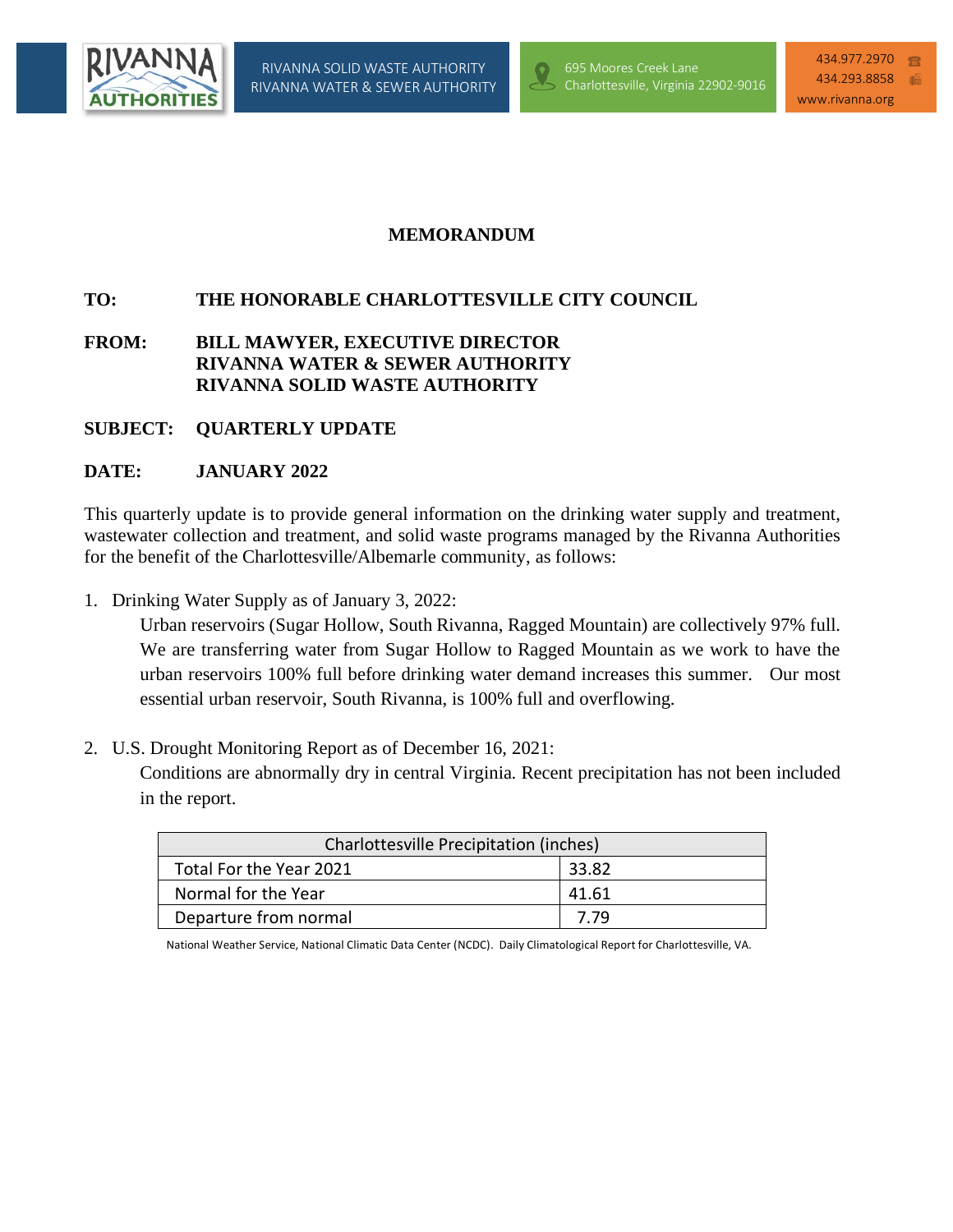3. The production of drinking water for the Urban area (Charlottesville and adjacent developed areas of Albemarle) averaged 8.82 million gallons per day (MGD) in November 2021 (FY 2022), which was above the five-year average for November (8.57 MGD), as shown by the following graph:



4. Urban wastewater flow for November 2021 (9.14 MGD), including flows from Crozet, was below the five-year average for November (10.78 MGD), as shown by the following graph:

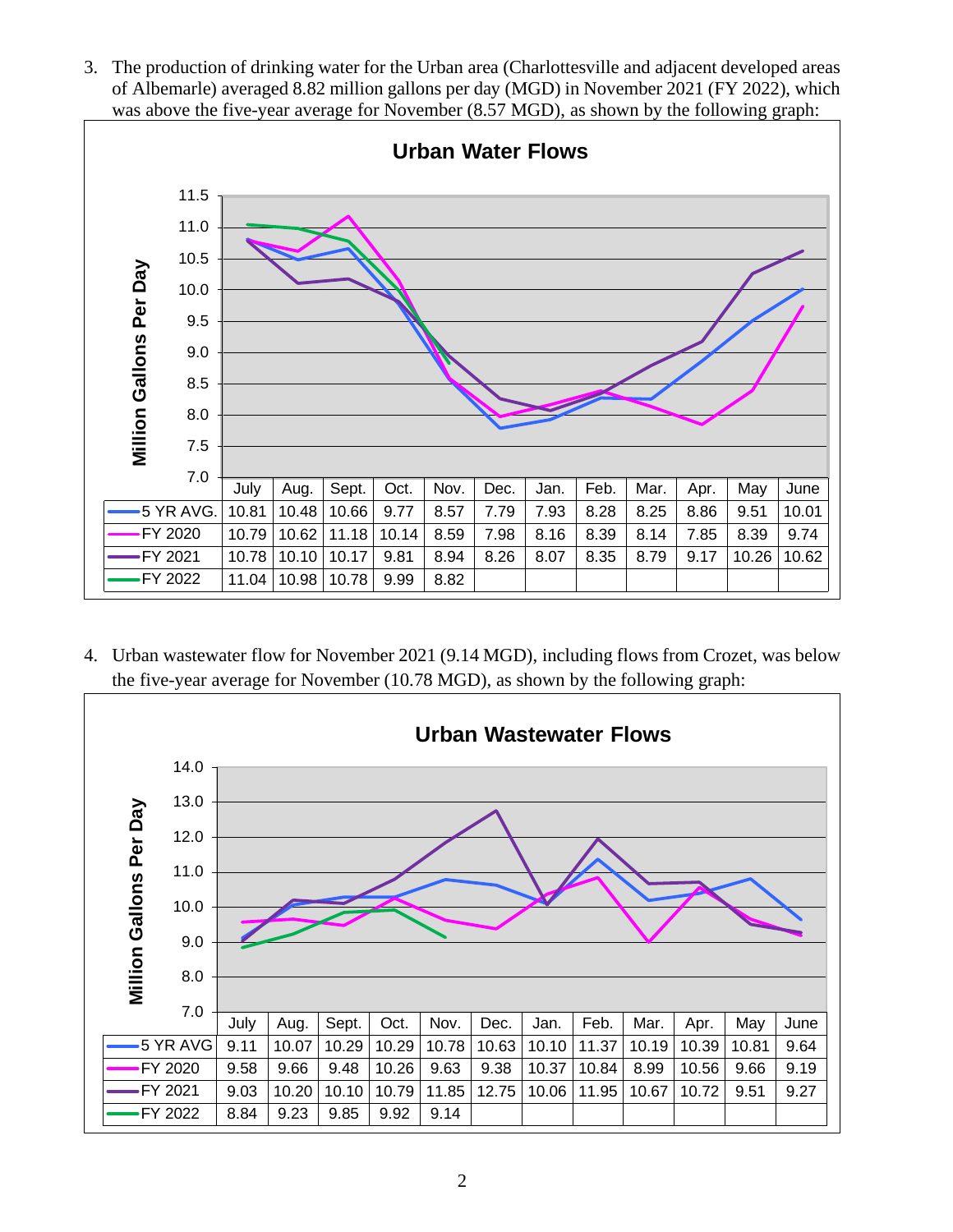- 5. A general overview of significant current and future water and wastewater Capital Improvement Projects is provided below. Costs for these projects are typically shared between the Charlottesville Department of Utilities (48%) and the Albemarle County Service Authority (52%).
	- A. Water Treatment Plant Renovations

Scope: Replace equipment which has reached end-of-service life at the South Rivanna and Observatory Water Treatment Plants. Increase water treatment capacity from 7.7 to 10 million gallons per day at the Observatory Water Treatment Plant.

| Completion: |  | May 2020 - May 2023 |
|-------------|--|---------------------|
| Cost:       |  | \$43 million        |

- B. Exterior Lighting Replacement, Moores Creek Wastewater Treatment Facility Scope: Replace exterior lighting fixtures and poles on the 80-acre facility to improve safety and compliance with Albemarle County lighting requirements. Completion: April 2021 - February 2022 Cost:  $$0.6$  million
- C. Electrical System Replacement, Moores Creek Wastewater Treatment Facility Scope: Replace major electrical cabling, transformers and motor control centers installed around 1980 which have reached the end of their service lives. Completion: May 2022 – June 2024 Cost: \$5 million
- D. Water Pipe and Pump Stations Replacement, Ragged Mountain Reservoir to Observatory Water Treatment Plant

Scope: Replace water pipes and two pump stations which convey untreated water and have reached the end of their service lives or will require significant upgrades to adequately support the increased treatment capacity of the upgraded Observatory Water Treatment Plant.

| Completion: | $2025 - 2028$ |
|-------------|---------------|
| Cost:       | \$30 million  |

E. Urban Area "Central" Water Pipe

Scope: Piping improvements to more efficiently convey drinking water, increase redundancy, and generally strengthen the Urban Area Drinking Water System for the benefit of both the City and the County. This five-mile-long piping project will extend from the Stadium Road area to the Long Street / High Street bridge.

| Completion: | 2024 - 2029 |
|-------------|-------------|
| Cost:       | \$31 M      |
|             |             |

F. Upper Schenks Branch Wastewater Piping Replacement, Phase II

Scope: Replace sewer piping installed in the mid 1950's in conjunction with the City's sewer upgrade program to increase system capacity. The new piping will be located along McIntire Road between the McIntire Recycling Center and Preston Avenue. Completion: TBD

- Cost: \$5 million: 100% City
- G. South Rivanna to Ragged Mountain Reservoir Pipe

Scope: Acquire easements and construct a pipe to transfer untreated water between the South Rivanna and Ragged Mountain reservoirs, as required by the Community Water Supply plan completed in 2012. A short section will be constructed from Birdwood to Old Garth Road in 2022 – 2023.

| Completion: | $2027 - 2033$ |                                   |
|-------------|---------------|-----------------------------------|
| Cost:       |               | \$80 million: 80% ACSA / 20% City |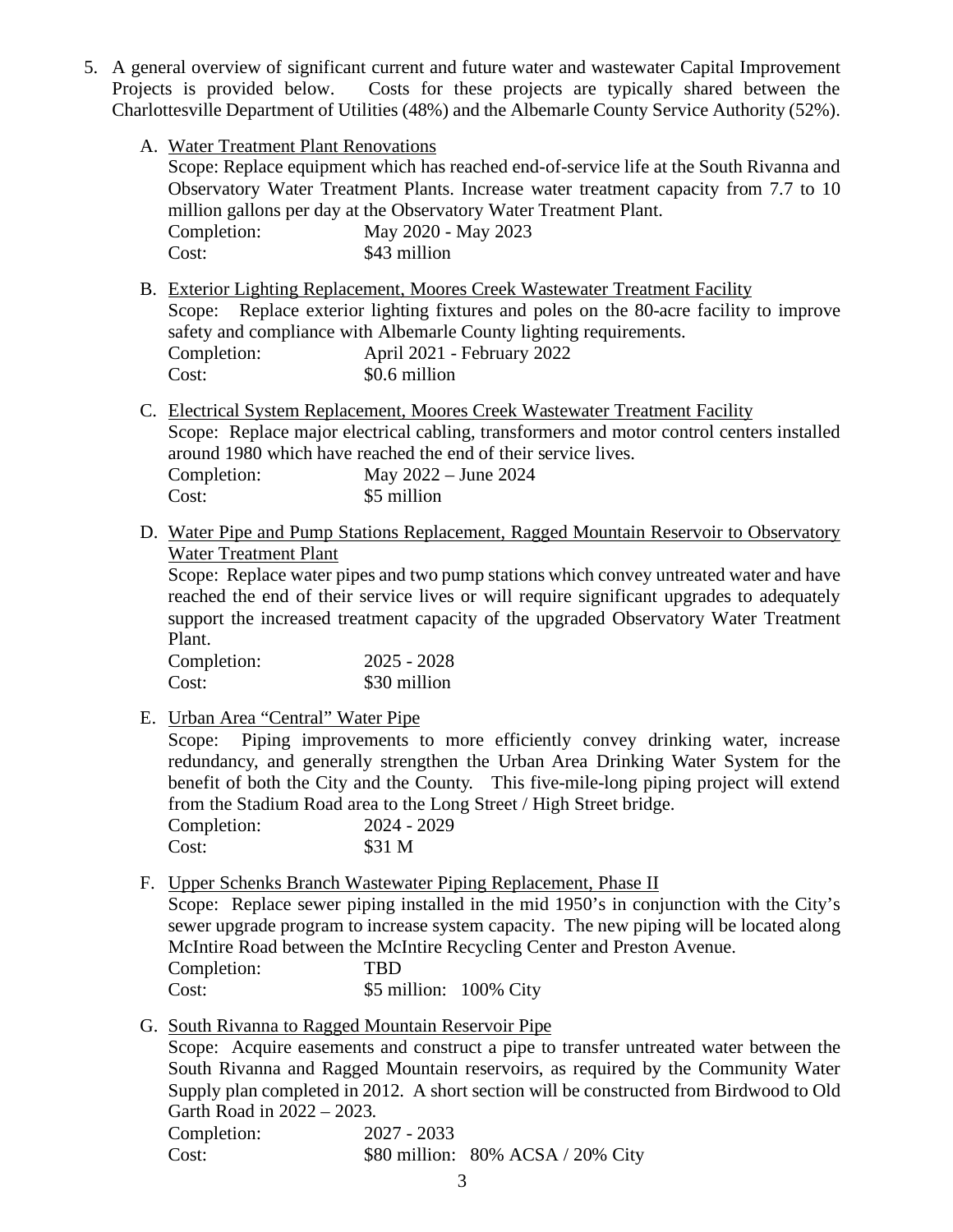6. The recycling program at the McIntire Recycling Center and the Paper Sort processing facility continues to be a very popular service for our community. From July 2020 – June 2021, 14.2 million pounds of waste (including vegetative waste and clean fill) were diverted from disposal to reuse or recycling. Tonnage from mixed paper, cardboard (including pizza boxes), glass, plastics, metals, compostable food waste and cooking oil continues to increase, as shown below:



7. By increasing the number of days/week the Transfer Station is open, and by lowering the disposal fee from \$66/ton to \$52/ton, average refuse volume at the Ivy Transfer Station has increased from 118.83 tons per day in November 2019 to 148 tons per day in November 2021, as shown below: